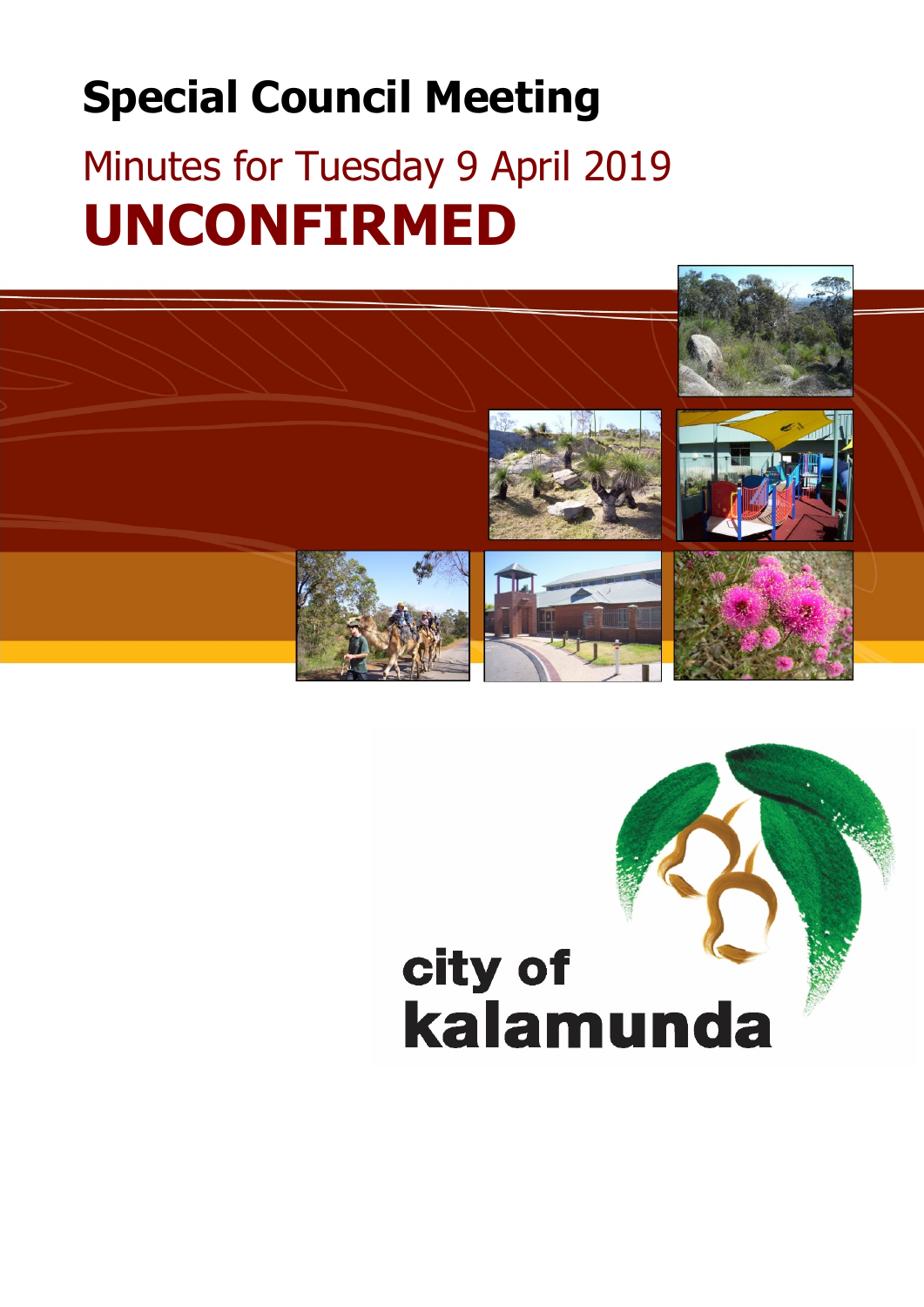# **INDEX**

|    | 2. Attendance, Apologies and Leave of Absence Previously Approved3 |  |
|----|--------------------------------------------------------------------|--|
|    |                                                                    |  |
|    |                                                                    |  |
|    |                                                                    |  |
|    |                                                                    |  |
| 7. |                                                                    |  |
|    |                                                                    |  |
|    |                                                                    |  |
|    |                                                                    |  |
|    |                                                                    |  |
|    |                                                                    |  |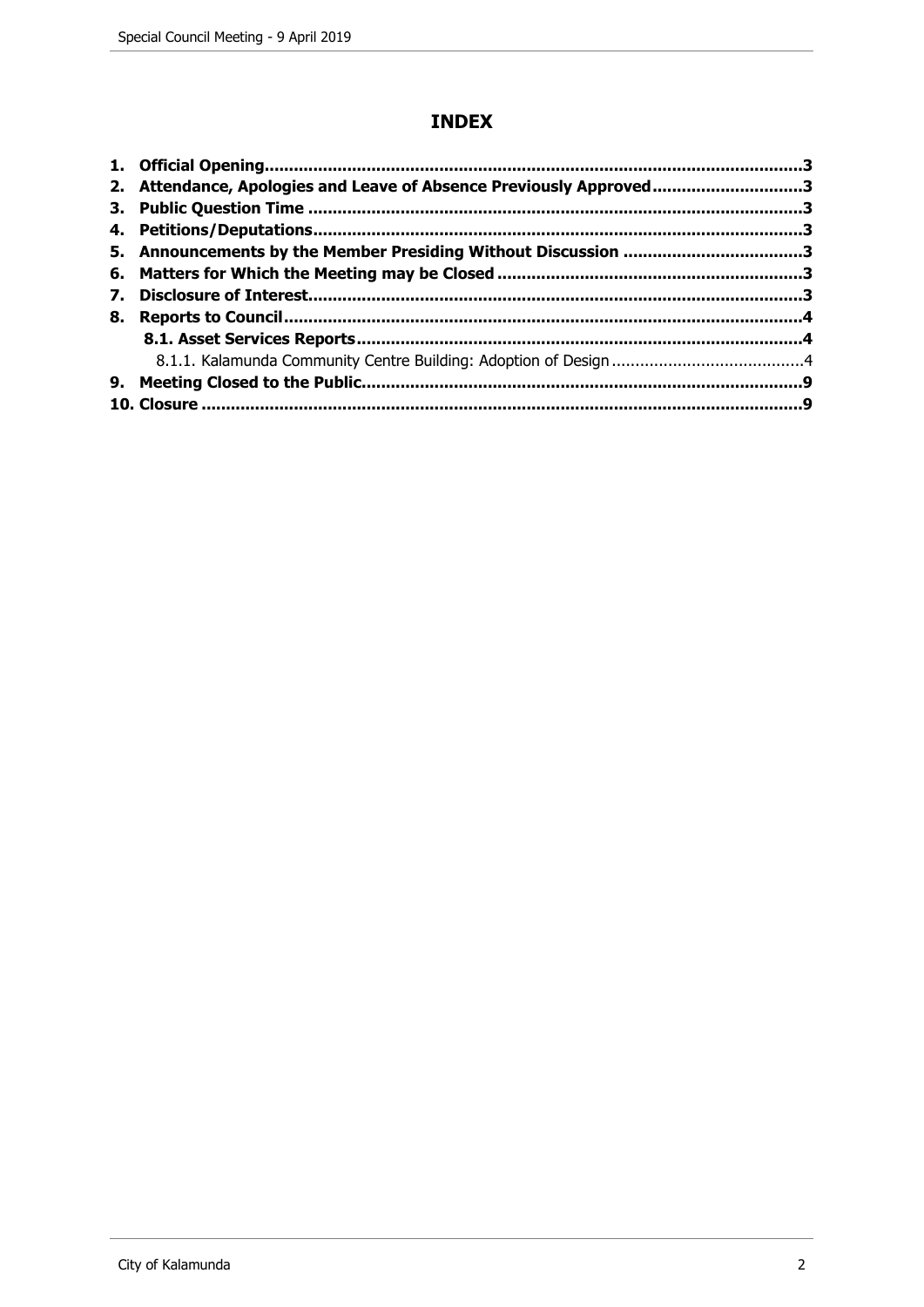# <span id="page-2-0"></span>**1. Official Opening**

The Presiding Member opened the meeting at 7.31pm and welcomed Councillors, Staff and members of the public.

## <span id="page-2-1"></span>**2. Attendance, Apologies and Leave of Absence Previously Approved**

# **Councillors**

**South East Ward**  John Giardina - (Mayor) (Presiding Member) Michael Fernie Geoff Stallard **South West Ward** Allan Morton Brooke O'Donnell **North West Ward** Sara Lohmeyer Dylan O'Connor **North Ward** Cameron Blair

Kathy Ritchie Margaret Thomas

# **Members of Staff**

## **Executive Team**

Gary Ticehurst - Director Corporate Services Brett Jackson - Director Asset Services Peter Varelis - Director Development Services Simon Di Rosso - General Counsel & Executive Advisor

## **Management Team**

Nicole O'Neill - Manager Customer & Public Relations **Administration Support**

Darrell Forrest - Governance Advisor Donna McPherson - Executive Assistant to the CEO

## **Members of the Public** 4

**Members of the Press** Nil.

## **Apologies**

Cr Lesley Boyd Cr David Almond Rhonda Hardy **-** Chief Executive Officer

## **Leave of Absence Previously Approved** Nil**.**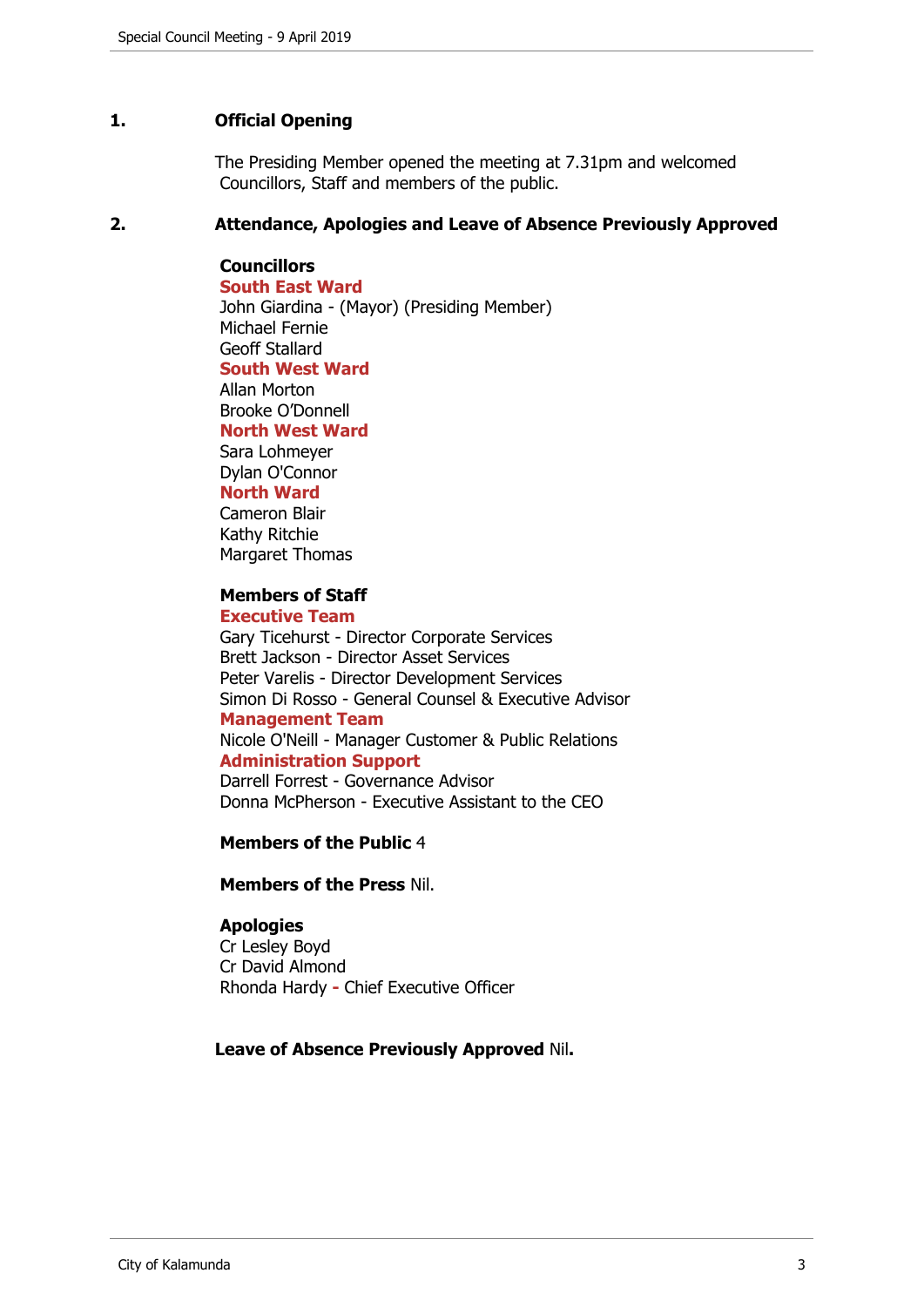# <span id="page-3-0"></span>**3. Public Question Time**

*A period of not less than 15 minutes is provided to allow questions from the gallery on matters relating to the functions of this meeting. For the purposes of Minuting, these questions and answers will be summarised.*

3.1 Nil.

## <span id="page-3-1"></span>**4. Petitions/Deputations**

4.1 Nil.

## <span id="page-3-2"></span>**5. Announcements by the Member Presiding Without Discussion**

5.1 Nil.

<span id="page-3-3"></span>**6. Matters for Which the Meeting may be Closed**

6.1 Nil.

## <span id="page-3-4"></span>**7. Disclosure of Interest**

## **7.1. Disclosure of Financial and Proximity Interests**

- a. Members must disclose the nature of their interest in matter to be discussed at the meeting. (Section 5.56 of the *Local Government Act 1995*.)
- b. Employees must disclose the nature of their interest in reports or advice when giving the report or advice to the meeting. (Section 5.70 of the *Local Government Act 1995*.)
- 7.1.1 Nil.

# **7.2. Disclosure of Interest Affecting Impartiality**

- a. Members and staff must disclose their interest in matters to be discussed at the meeting in respect of which the member or employee had given or will give advice.
- 7.2.1 Nil.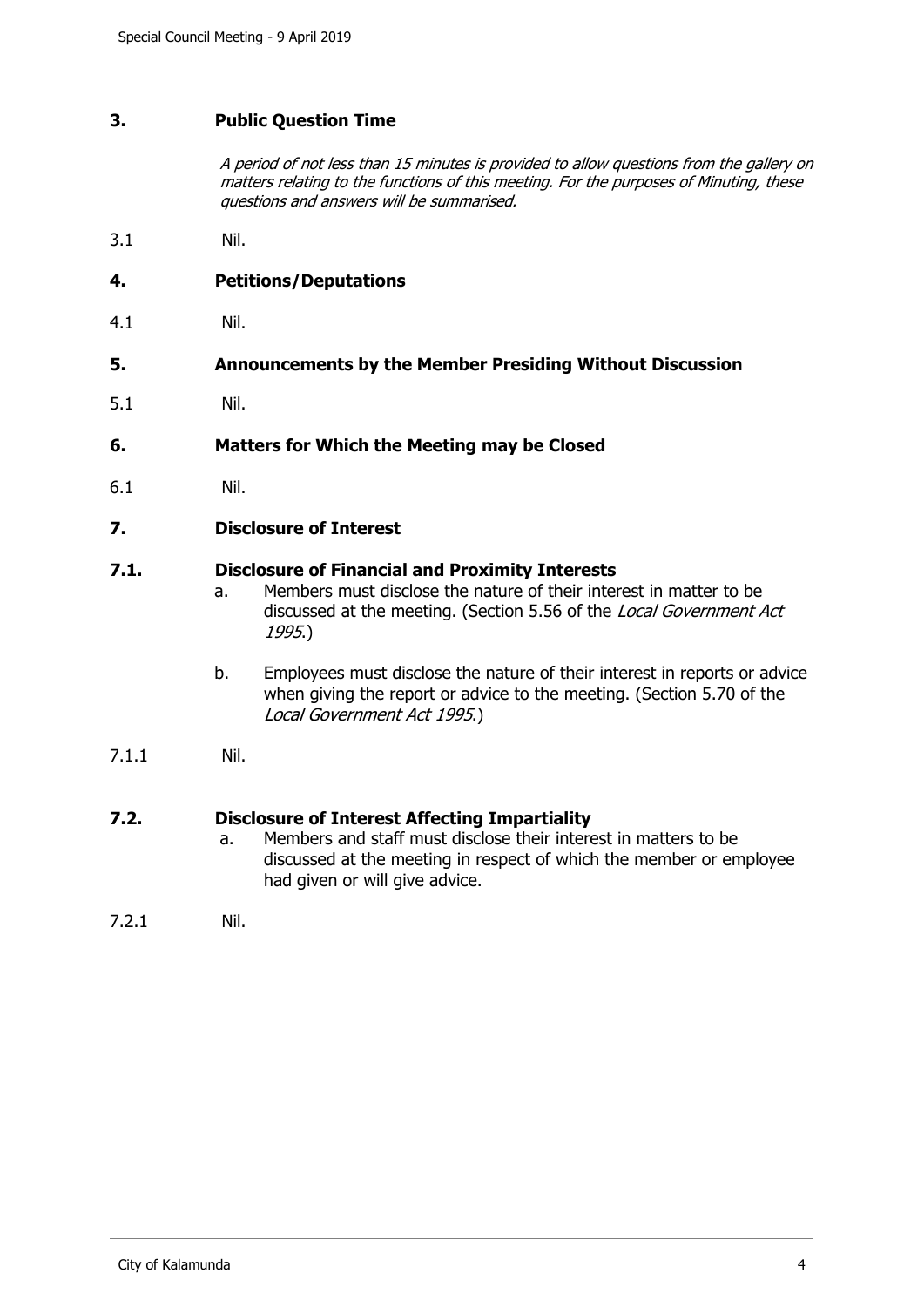# <span id="page-4-0"></span>**8. Reports to Council**

## <span id="page-4-1"></span>**8.1. Asset Services Reports**

## <span id="page-4-2"></span>**8.1.1. Kalamunda Community Centre Building: Adoption of Design**

*Declaration of financial / conflict of interests to be recorded prior to dealing with each item.*

| Previous Items                                                              | SCM 08/2017 & 87/2017<br>OCM 28/2016, 209/2016, 129/2017, 189/2017, 108/2018                                                                        |  |  |  |
|-----------------------------------------------------------------------------|-----------------------------------------------------------------------------------------------------------------------------------------------------|--|--|--|
| Directorate<br><b>Business Unit</b><br>File Reference<br>Applicant<br>Owner | <b>Asset Services</b><br><b>Asset Services</b><br>SP-03/020<br>N/A<br>N/A                                                                           |  |  |  |
| Attachments                                                                 | KCCCRG Terms of Reference [8.1.1.1]<br>1.<br>Kalamunda Community Centre Concept Plans<br>2.<br>[8.1.1.2]<br>KCCCRG Minutes 27.03.19 [8.1.1.3]<br>3. |  |  |  |

## **EXECUTIVE SUMMARY**

- 1. The purpose of this report is to seek endorsement of the concept design for the new Kalamunda Community Centre Building (Building) to allow design and documentation to progress.
- 2. The concept design for the Building in its preferred location has progressed since the appointment of the architectural team. This design has been developed in consultation with the Kalamunda Community Centre – Community Reference Group (KCCCRG) who endorsed the design on 27 March 2019.
- 3. Noting the endorsement by the KCCCRG it is proposed that Council similarly endorse the design.

## **BACKGROUND**

- 4. The City of Kalamunda is developing a new Kalamunda Community Centre Building to be located within Jorgensen Park, Kalamunda to be funded through Commonwealth, State and Lotterywest Grants and the Kalamunda Community Learning Centre (KCLC).
- 5. The KCCCRG was formed by Council in July 2017 to aid Council in the process for establishing a new Building project.
- 6. Concept designs have been developed for the Building in its proposed location within Jorgensen Park.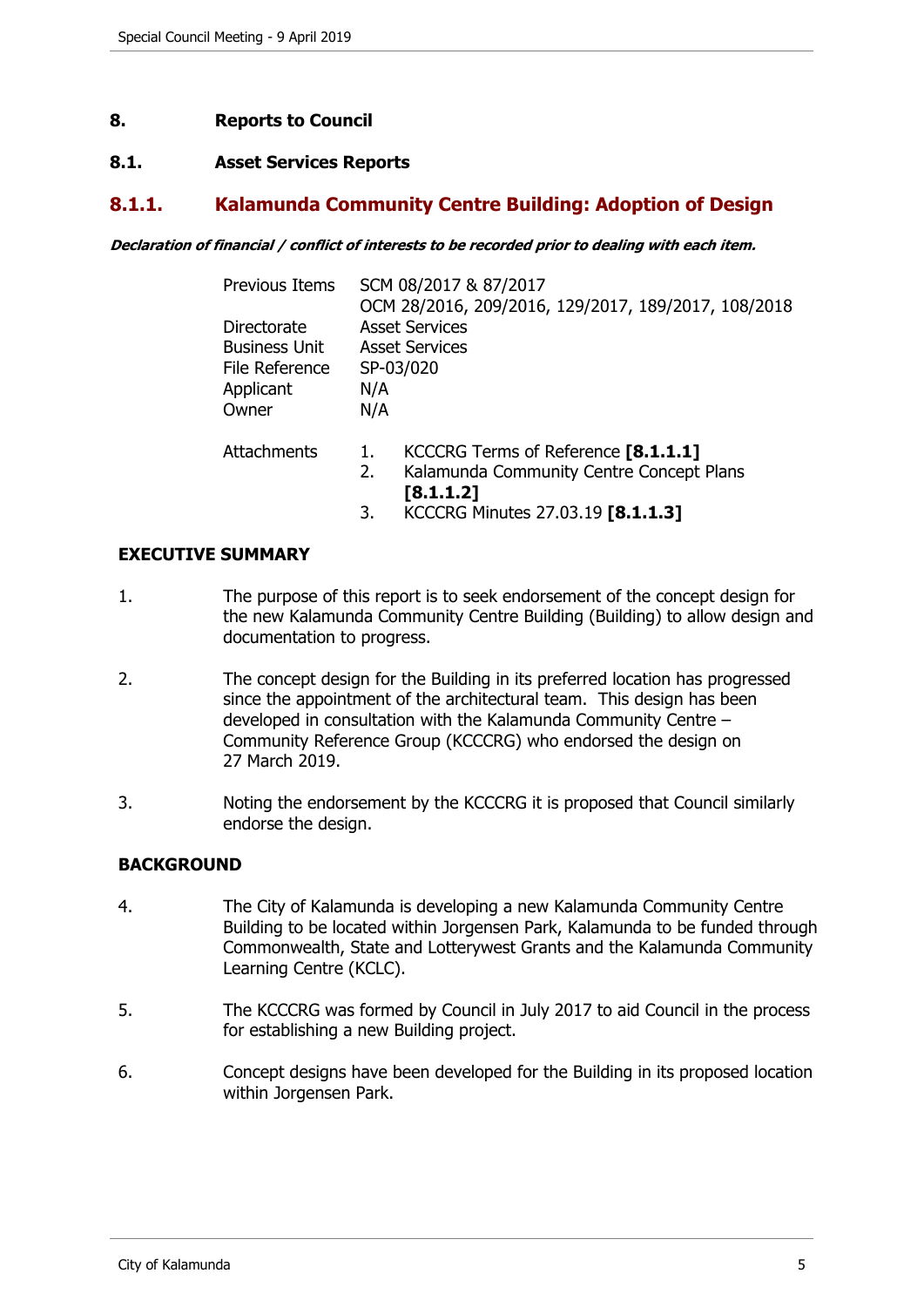# **DETAILS**

- 7. At a Special Council Meeting held on 29 May 2017, Council endorsed a concept plan for the Jorgensen Park Community Centre (which has since been renamed for the purposes of this project as the Kalamunda Community Centre Building). This endorsement included a preferred location for the building within Jorgensen Park.
- 8. At the Ordinary Council Meetings of 24 July 2017 and 30 October 2017, Council resolved to establish a KCCCRG (July 2017) and appointed members to this Group (October 2017).
- 9. At the Ordinary Council Meeting of 26 June 2018, Council revised the terms of reference for KCCCRG as well as determining that the new Building would be located upon the site of the existing building in Jorgensen Park. The revised (and current) terms of reference for the KCCCRG are provided as Attachment 1 to this report. At the time of making the decision in June 2018 to relocate the Building from the May 2017 concept plan and location, the impacts upon the concept plan were not certain.
- 10. By August 2018, commitments for funding totalling \$6.65m had been received from the Commonwealth, State, Lotterywest and KCLC. This allowed the City to proceed to engage the design team to take the project to fruition.
- 11. In December 2018, Bollig Design Group (BDG) were appointed to take the project through staged design (concept, schematic, detail design and documentation) as well as participation in the construction phase.
- 12. The concept design has been developed within the following general parameters:
	- a) review of existing information, previous concept and KCLC needs;
	- b) undertaking initial site survey, including flora, fauna and bushfire risk assessments to determine fatal flaws in the proposed location;
	- c) adaption of the original concept to match the improved site information;
	- d) inclusion of the architect's expertise and discussions on the general 'flow' within and external to the building;
	- e) inclusion of the architect's design thinking regarding the façade of the building and energy efficiency measures;
	- f) consultation and review of evolving concepts with councillors at strategic briefing sessions and meetings with the KCCCRG;
	- g) ensuring that the internal layout as much as practical has flexibility for room usage that meets the needs of existing and potential future community centre users, much of which is not yet known; and
	- h) continued clarification with the KCLC as their needs as the primary user of the Building.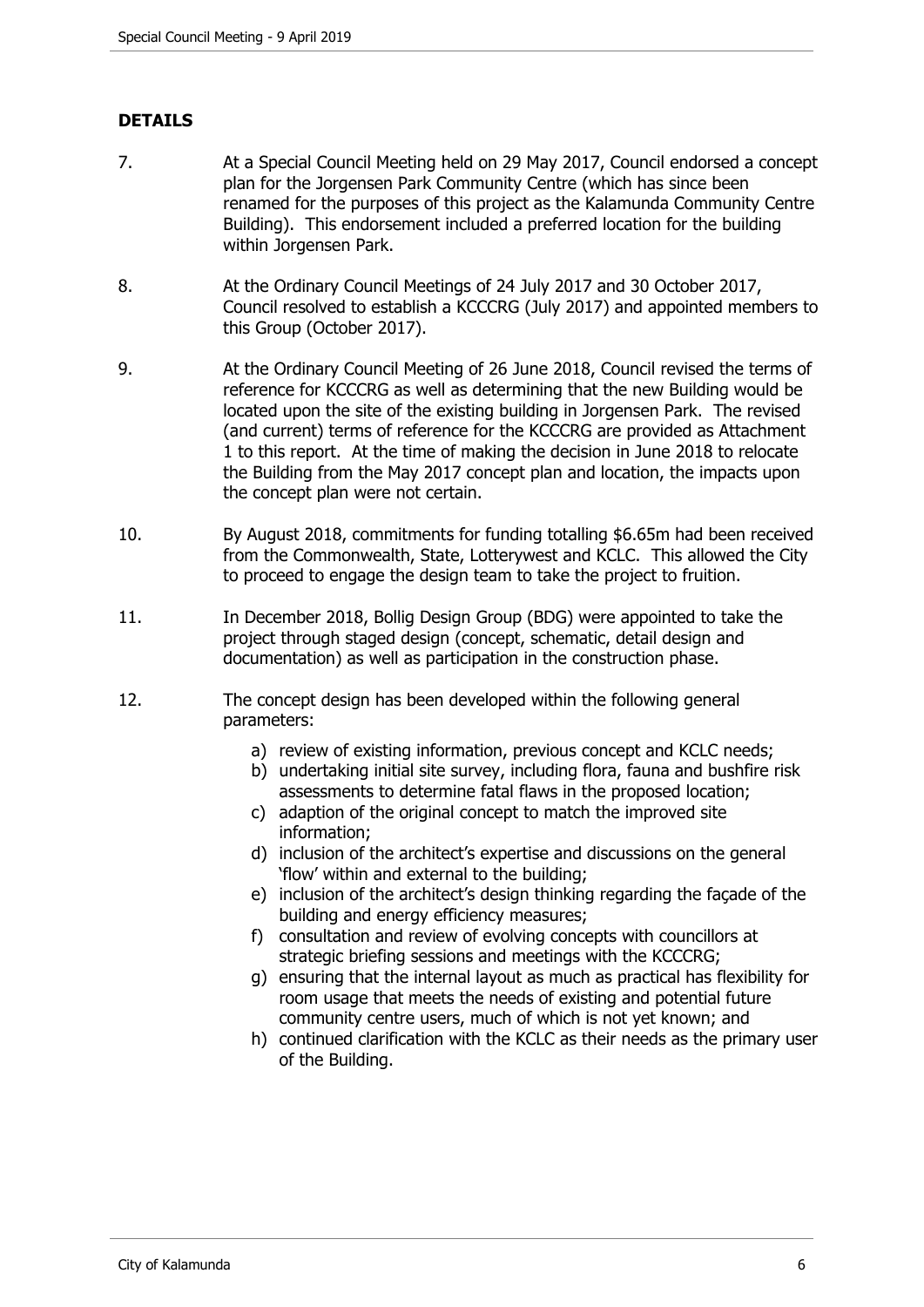- 13. The concept design and site layout is shown as Attachment 2 to this report. Whilst the building footprint is similar to the original concept (in gross floor area) it has diverged from the original concept for the following reasons:
	- a) located more over some existing car park to better mitigate environmental impacts and improve disability access;
	- b) better internal floor layouts, especially when the function rooms require pre-function and break out space;
	- c) improvement of the capability for many rooms to be more common user rather than purposed solely for one need; and
	- d) adoption of passive energy improvements (especially natural ventilation and light).
- 14. The KCCCRG at its meeting held on 27 March 2019, endorsed this concept design and site layout. A copy of the minutes of this meeting are provided as Attachment 3.
- 15. Subject to Council endorsement of this concept, works will now proceed through the design development and tender documentation phases to produce a final set of plans and specifications which would form the basis of seeking construction tender for the Building.
- 16. At this point in time, the indicative program for design and construction is:

| <b>Phase</b>                                                                          | <b>Target Date</b> |
|---------------------------------------------------------------------------------------|--------------------|
| Finalisation of detailed design                                                       | End May 2019       |
| Finalised 'ready for tender' drawings, specifications<br>and Pre-Tender cost estimate | Mid July 2019      |
| Tenders close for construction bids                                                   | End August 2019    |
| Tender assessment and Tender Award by Council                                         | Mid October 2019   |
| Construction start date                                                               | Early Nov 2019     |
| Practical completion of Building                                                      | Early Nov 2020     |

- 17. The material risks to achieving this program relate primarily to ensuring that the various Regulatory approvals needed are properly managed in a timely fashion.
- 18. The City will also need to re-engage with the Commonwealth Government to vary the milestone payment schedule (which is linked to project program) within the funding agreement. This is not seen as a material risk to the project.
- 19. During the design development phase, there will be the need to continue engagement with the KCCCRG. It is proposed that the City's officers and project team identify the key milestones within the design development phase that are appropriate to engage with the KCCCRG consistent with its terms of reference.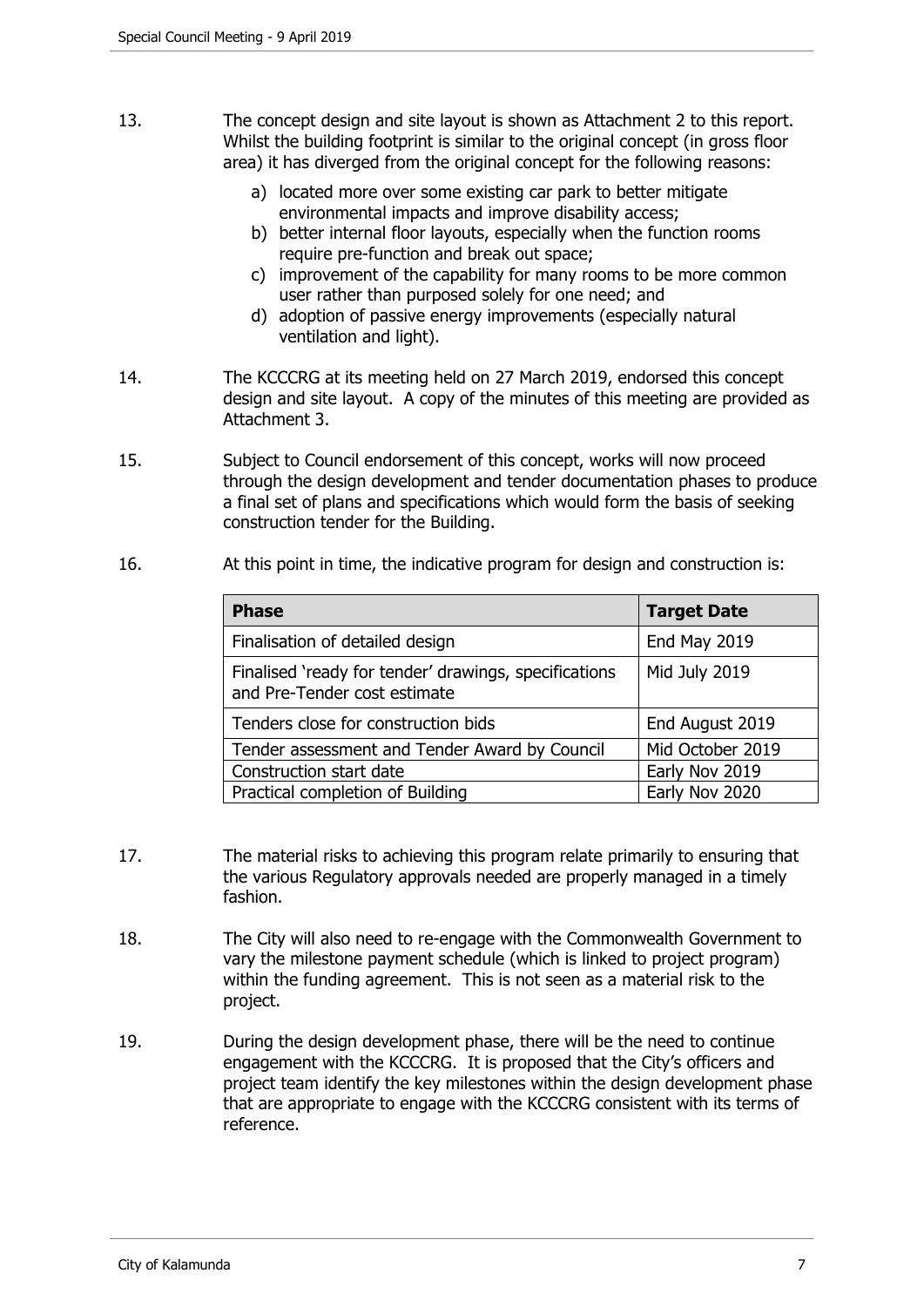- 20. Similarly, there will be a point in time where the design has reached the phase of "final design" whereby Council will be engaged to approve this design.
- 21. There will be continuing community engagement and information during the construction phase of the project. Whilst within the Terms of Reference of the KCCCRG indicate that the group exists until the adoption of the final design by Council, it would be appropriate that KCCCRG is recognised as a good communications conduit to the broader community during construction of the Building. Accordingly, it is proposed that during the construction phase of the project, continuing communication with the KCCCRG is maintained (albeit in a less formalised manner than undertaken).
- 22. Finally, whilst this project has been referring to the project as the Kalamunda Community Centre Building, there is no implication intended that this will become the name of the building/facility when completed. It would be intended that a separate exercise be undertaken to identify and resolve the name of the building.

## **STATUTORY AND LEGAL CONSIDERATIONS**

23. There are no specific statutory or legal issues in consideration of this report.

## **POLICY CONSIDERATIONS**

24. Nil.

## **COMMUNITY ENGAGEMENT REQUIREMENTS**

### **Internal Referrals**

25. Nil.

## **External Referrals**

26. KCCCRG has been (and will continue) to be engaged in the design process.

## **FINANCIAL CONSIDERATIONS**

27. The project currently is estimated to be within the \$6.65m budget inclusive of some contingency.

## **STRATEGIC COMMUNITY PLAN**

#### **Strategic Planning Alignment**

28. *Kalamunda Advancing Strategic Community Plan to 2027*

**Priority 1: Kalamunda Cares and Interacts Objective 1.2** - To provide a safe and healthy environment for community to enjoy.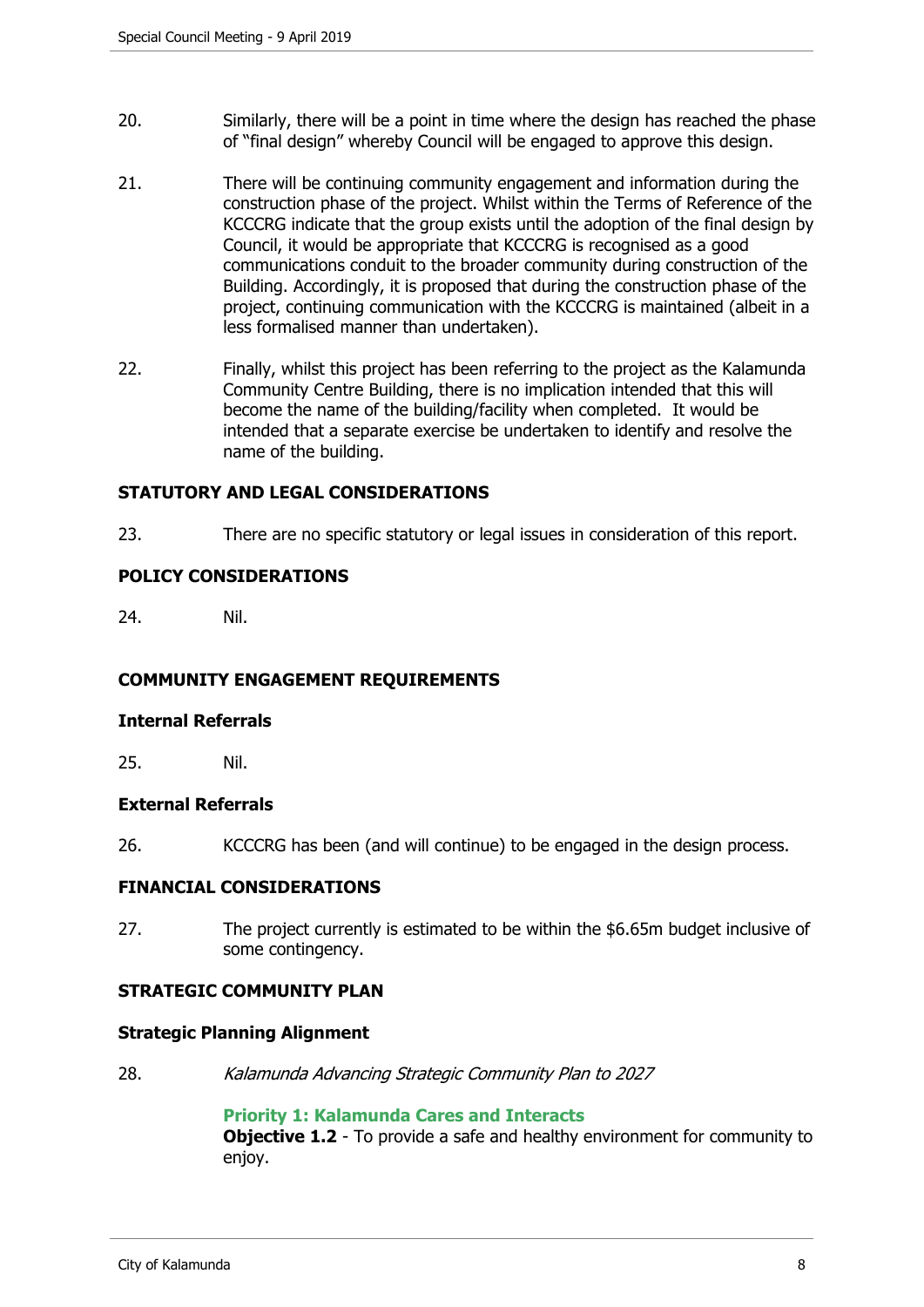**Strategy** - 1.2.3 Provide high quality and accessible recreational and social spaces and facilities.

## **SUSTAINABILITY**

### **Social Implications**

29. Completion of this project will provide the City with a contemporary facility for the community to engage and interact both at social level and more formal gatherings.

## **Economic Implications**

30. The construction phase of the project will stimulate activity in that sector.

### **Environmental Implications**

31. It is recognised that Jorgensen Park is a valued area with strong environmental (flora and fauna) values. This project will be designed as much as possible to minimise the impact upon the natural environment but also be developed in a fashion to be optimise low carbon footprint energy outcomes.

## **RISK MANAGEMENT CONSIDERATIONS**

32. **Risk**: That the project incurs material increases in time or cost or scope variation due to regulatory issues or user groups requests for change.

| <b>Consequence</b>                                                         | <b>Likelihood</b> | Rating |  |  |  |  |
|----------------------------------------------------------------------------|-------------------|--------|--|--|--|--|
| Significant                                                                | Unlikely          | Medium |  |  |  |  |
| <b>Action/Strategy</b>                                                     |                   |        |  |  |  |  |
| A project control group has been established to ensure all risks regarding |                   |        |  |  |  |  |
| scope, time and cost are identified and mitigated.                         |                   |        |  |  |  |  |

## **OFFICER COMMENT**

33. Endorsement of this concept design will see the achievement of a significant milestone for the City in its goal of developing a new community facility within Jorgensen Park. This concept has been developed with valued input of user groups, the KCCCRG and the design team.

Council congratulated the Kalamunda Community Centre Reference Group for the work undertaken to get this project underway and a design settled upon. Particular mention was made of the leadership of Cr Fernie in guiding the Group.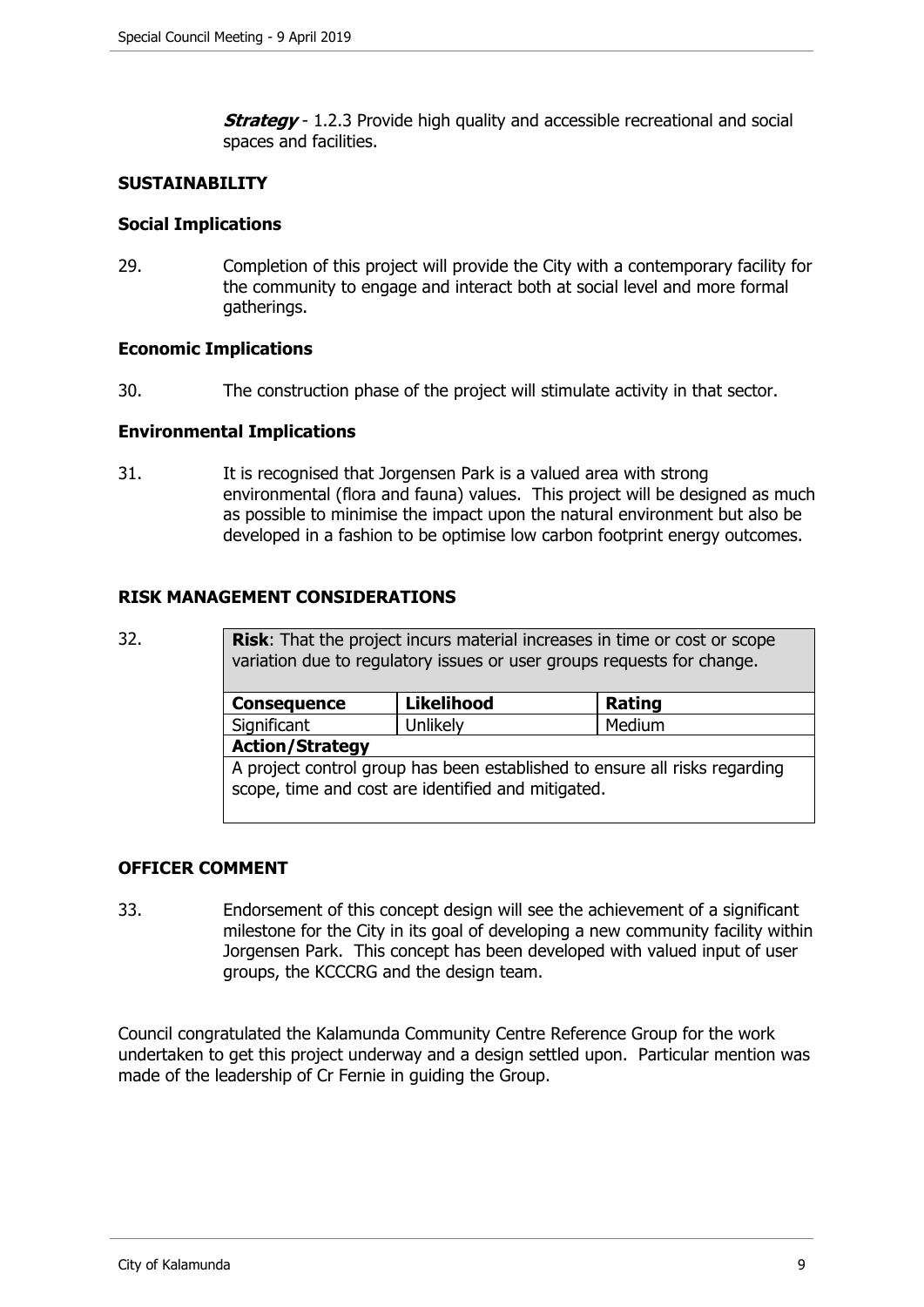# **Voting Requirements: Simple Majority**

### RESOLVED SCM 75/2019

That Council:

- 1. ENDORSES the concept plans for the Kalamunda Community Centre shown as Attachment 2 to this report as the basis for completion of design and documentation.
- 2. NOTES that there will be continuing engagement with the Kalamunda Community Centre Community Reference Group at main milestones during the design development process until such time that a final design is endorsed by Council.
- 3. APPROVES that the overall community engagement process during the construction of the Kalamunda Community Centre will include the Kalamunda Community Centre Community Reference Group as a distinct entity.
- Moved: **Cr Michael Fernie**
- Seconded: **Cr John Giardina**

Vote: **CARRIED UNANIMOUSLY (10/0)**